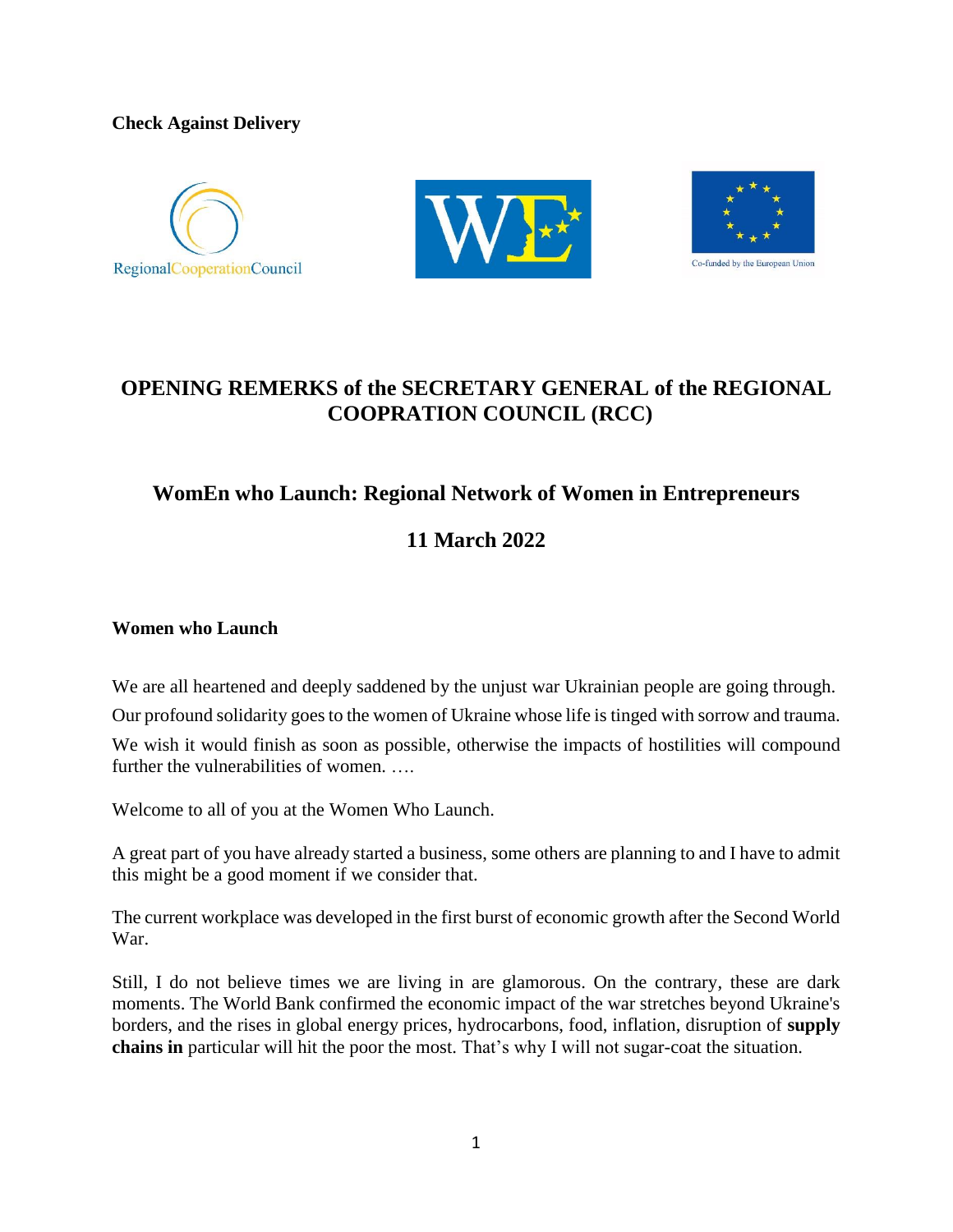Contrary to what one might think the economic weight of Russia in the Balkans is not enormous, given that the first trading partners and major investors in the region are the European countries. Russia accounts for 4.9% of imports (mostly gas and oil to Serbia, Bosnia and Herzegovina, and North Macedonia) and 3.1% of exports. And this is where the Balkans are exposed to great risks. If on average the EU imports about [40% of its gas f](https://www.bruegel.org/2022/01/can-europe-survive-painlessly-without-russian-gas/)rom Russia, North Macedonia and Bosnia and Herzegovina are [completely dependent o](https://balkaninsight.com/2020/11/24/balkan-countries-still-heavily-dependent-on-russian-gas/)n Russian gas. Serbia supplies almost 90% of its needs through Russia, Croatia two thirds, and Slovenia a half.

Said that, concern is present in the Western Balkans. Geopolitical and economic problems make our region one of the areas particularly sensitive to possible serious repercussions linked to the ongoing conflict.

That's why all forms of deepening the economic integration of our region are now becoming more vital than ever.

To survive, life has to win every day. We all know the feeling. Whether we are career women, business owners, leaders or housewives or homemakers, we know that a woman's day is full of real problems that need to be solved.

That's why WE started the journey at RCC. WE is one of our initiatives aiming at promoting Togetherness of women from our region, women who face obstacles, endured war, who are facing social struggles, but are promoters of reconciliation through economy.

One might ask: Why Women Economic Empowerment is so important for this region where the culture of business is designed with specific kinds of employers in mind; men, married with wives employed in public administration or services, taking care of homes and children, while the businessmen patch deals among themselves over long drinks and dinners.

# **Well, first this is not a passing fashion. We do recognise the untapped potential of women in this region.**

Women's role in building any economy, in our case, rebuilding our economies, cannot be underestimated.

Women in the Western Balkans represent half of the population; *thus, half of the region's human capital*.

**One in two women in Western Balkans is out of the labour market.**

**Thirty eight per cent of young women are unemployed.** 

**Only one in four of business owners in the Western Balkans are women.**

**And just one in nine top managers of companies are women**.

The gender gap in economic participation remains too high in the Balkans, being the second largest worldwide. Unfortunately, the slow progress in closing this gap is making the world shake while calculating that we will take another two hundred sixty seven years to close it, IMF estimates.

#### **So why we need more women in the labour market?**

The answer is simple. **We need more women in the labour market, to foster growth and prevent disasters.**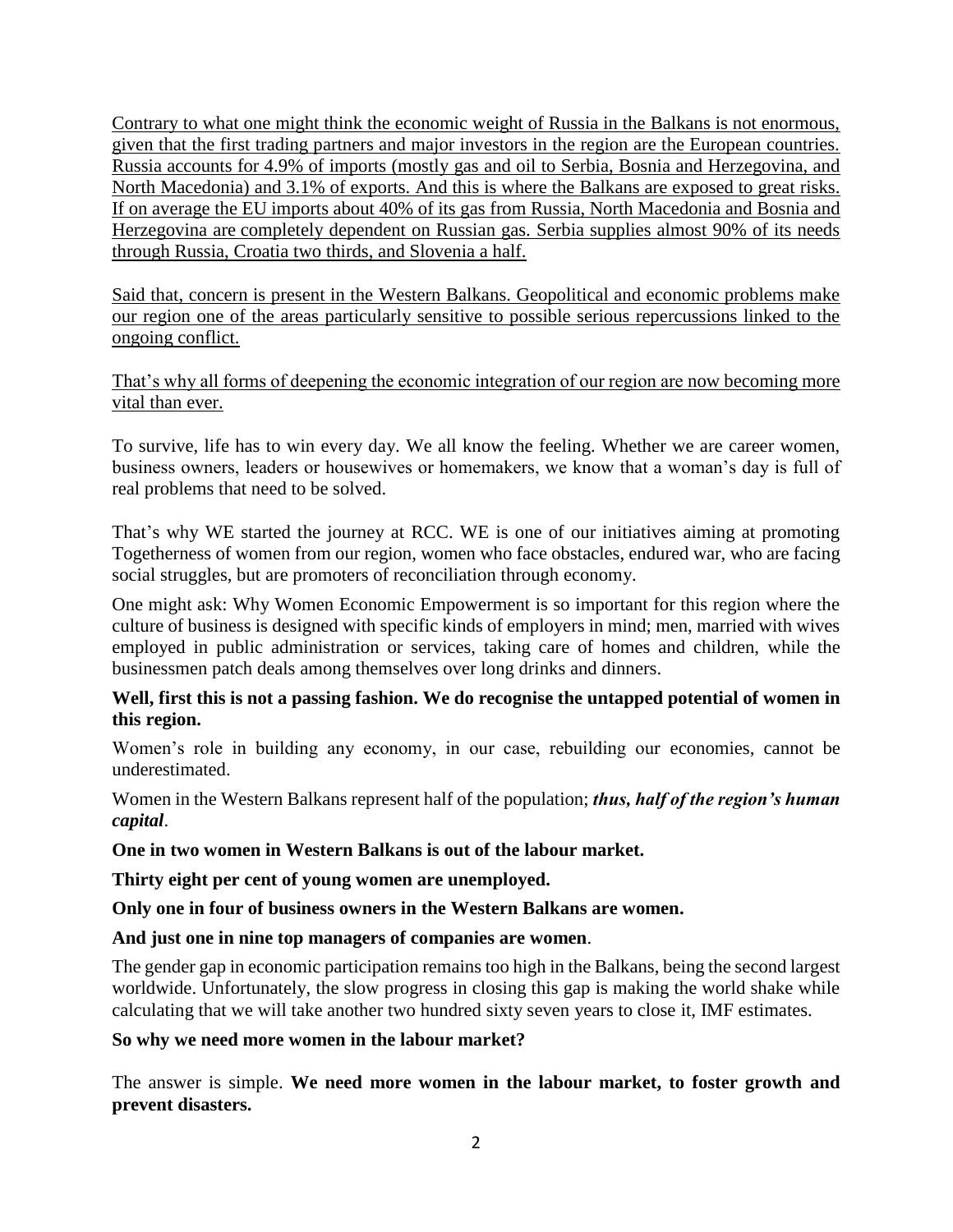Because each year the Western Balkans lose on average **eighteen percent** of their Gross domestic product, due to gender gaps in the labour market.

#### **Why we need more women entrepreneurs?**

The region needs women entrepreneurs, and women entrepreneurs need all of us.

We need to have more women in entrepreneurship if we want to have **five percent** of GDP growth per year.

As usual, the process isn't as certain as numbers are. **Businesses owned by women are mostly in service sector while men dominate construction, transport and agriculture.** Women have less experience than men when they start a business and they are less likely to borrow money for their business, leading them to earn **thirty to forty percent less than their male counterparts.**

Sure, the benefits go beyond the bottom line. Women business leaders inspire other women to pursue their dreams, employ more women in their business, are resilient and do not lack empathy. In emerging markets, women reinvest 90% of their earnings in their families and communities which **means that investing in women is an investment in our collective future.**

#### But again…

A number of barriers such as,

- access to finance,
- unfavourable business regulations,
- lack of (access to) social and support networks
- educational and occupational segregation,
- cultural barriers,
- concentration in certain business types and sectors,
- lack of information and training gaps,

# stand tall in front of them. **Therefore, closing the gender gaps in entrepreneurship must be a key part of any strategy aiming a competitive market and sustainable economic growth.**

#### Dear ladies,

Some researchers unpoetically found out that the most commonly used positive term to describe men is **analytical**, while for women it is **compassionate.** At the other extreme, the most commonly used negative term to describe men was **arrogant.** For women, it was **inept.** It is true. Stereotypes are resistant to change because **individuals tend to ignore evidence.**

### **The evidence is that women´s economic empowerment is critical to our economies.**

Even more at a time when the global economy is suffering from an unprecedented pandemic and is entering a new crisis because of the shared challenges we will be facing because of the war in Ukraine. Imagine: if it was not for the entrepreneurs and women working day and night under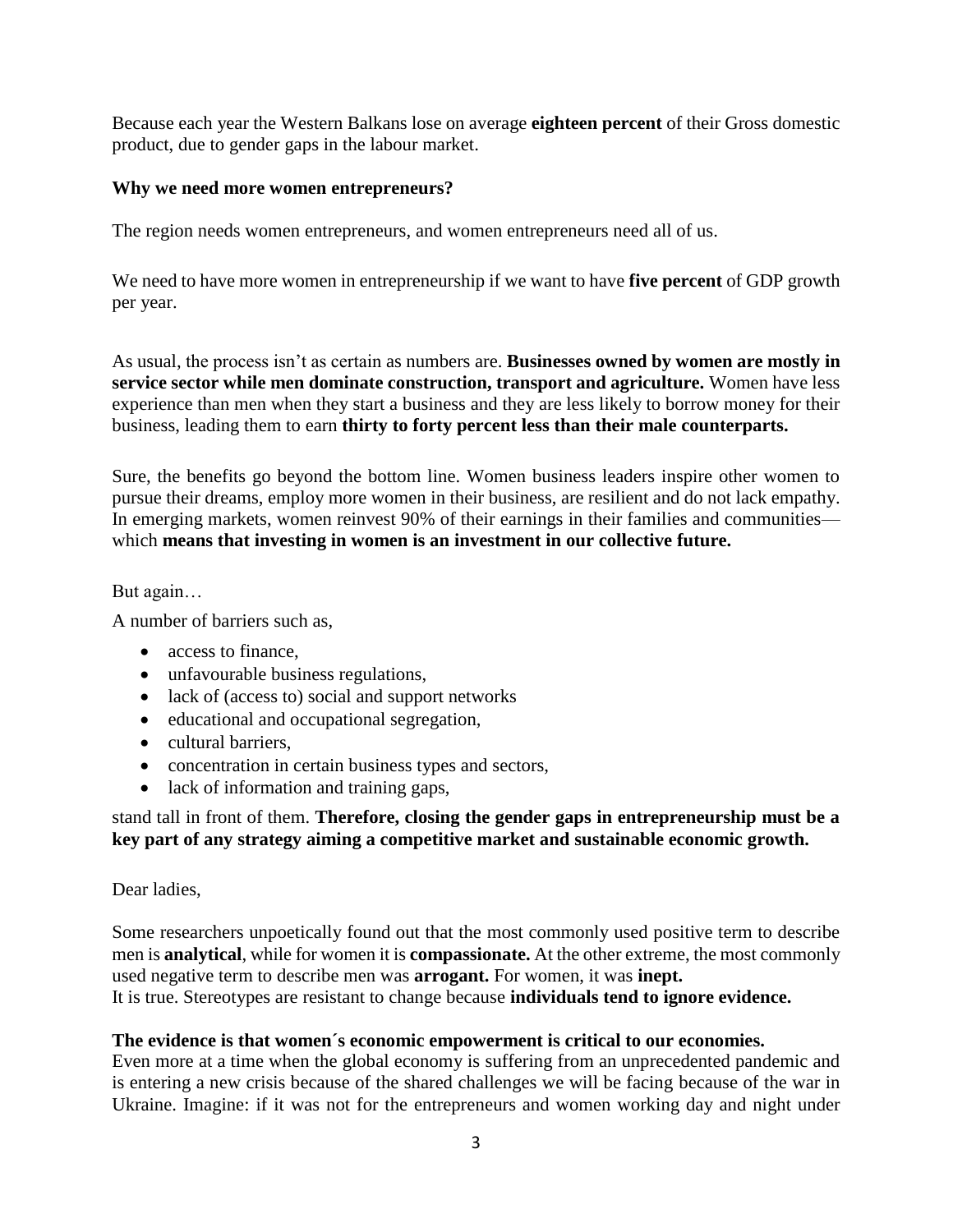Russian shelling to provide all the goods that are needed for Ukrainian civilians, or converting warehouses into makeshift humanitarian aid centers, distributing food and medicines, the night would have been even darker.

Here we can stop and say loudly: **after many years global cooperation is taking a collective action.** 

Until some days ago, there might have been reasons for people to question the continuing benefits of international cooperation. Countries, economies need more cooperation, not less, more solidarity, not less, more energies than less.

That's why cooperation is a revolution so much needed these days.

Because the world has become more interdependent than ever before.

The same logic stands true for our region. A region whose main trade partner is European Union. A region where sixty six percent would like to do business with European Member States.

The Western Balkans is a region composed of small markets that need to come together as one to survive and be part of the global supply chains, given that economies increasingly rely on foreign inputs for their own exports and production has become increasingly international.

The ideas are flowing everywhere, however the list of shared problems is daunting. It includes: unemployment, trade, green agenda, natural disasters, the risk of pandemics, cyber-crime, terrorism, large-scale migrations, etc.

Our region has a bright generation of young women whose level of education is significantly higher than was the case in previous generations.

This has resulted in higher female employment in high skilled occupations. Recognising their potential, combined with purpose and passion can be the key to transform this region.

That's why the RCC, together with UNDP, launched the Network of Women in STEM.

Women and Girls that invent, code, start up a business, take role in science and technology.

Okay. We do know that creating a path for success, and building a network of women in entrepreneurship which will help all of you, exchange knowledge, experience, develop and propose initiatives to promote economic and trade activities in order to empower and strengthen entrepreneurship skills for Western Balkans women will not be easy peasy.

**Despite the rise in women owned businesses there is little evidence of sectors where firms owned/administered by women operate, which is one of the most important factors in explaining the different characteristics of businesses operated by women. Challenges will be present.**

**We are just launching today the first Regional Women in Entrepreneurship Network.**